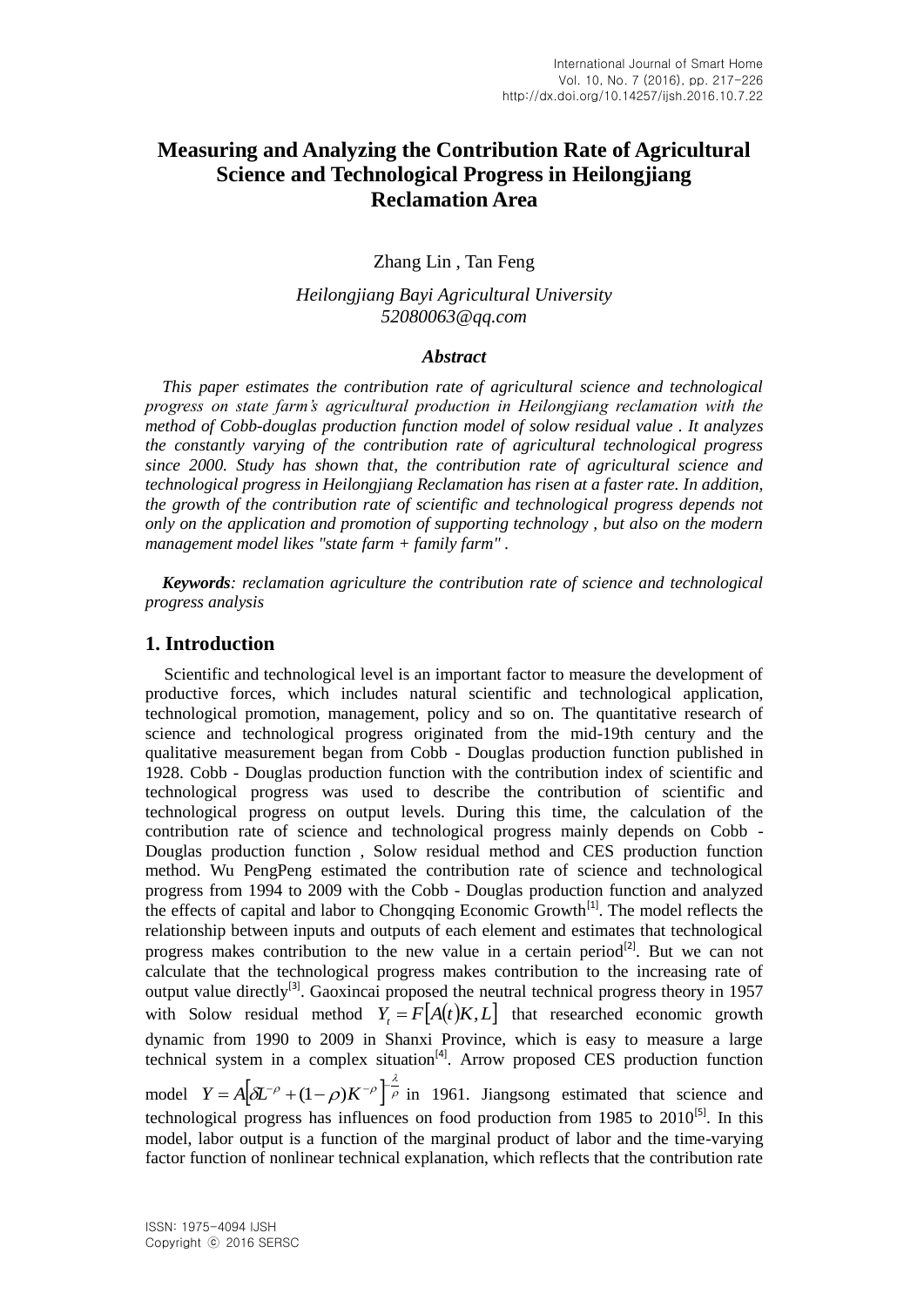of science and technological progress has influences on the output elasticity of labor and capital-output elasticity .Because the model contains many parameters and the calculation conditions are harsh, the resulting data is difficult to interpret<sup>[6]</sup>.

Heilongjiang reclamation with 4320 acres of arable land, 1380 acres of woodland, 527 acres of grassland and 378 acres of water is located in one of the three black belts. In 2013, it provided 22.17 million tons of commodity grain and stood the first in the national grain output<sup>[7]</sup>. It belongs to an important commodity grain base, strategic grain reserve base and the largest green, organic, pollution-free food base in china<sup>[8]</sup>. Heilongjiang reclamation area that adopts large-scale, mechanized, standardized modern agricultural production put the production of the state farms on the first place, which is the representative of modern agriculture in China. The research on scientific and technological progress making contribution to Reclamation and Ways in exploring the contribution rate of scientific and technological progress are not only beneficial for enhancing the level of agricultural production but also have great significance for the development of modern agriculture demonstration<sup>[9]</sup>.

### **2. Research Methods and Selecting Data**

#### **2.1. Concept Definition**

Agriculture is referred as the primary industry in the paper, including farming, forestry, animal husbandry and fisheries and It is the foundation and pillar industries of Heilongjiang Reclamation<sup>[10]</sup>. In 2013, Gross production is 109.5 billion yuan in Heilongjiang reclamation area, among which gross agricultural production accounted for 47.6 percent in GDP. In the gross production of the secondary industry, the processing industry that regarded agricultural products as raw materials accounted for more than 60%. It is visible that agriculture still plays a key role in the economic development of reclamation<sup>[11]</sup>.

The national economy and the five-year plan for social development are one of the most important parts in national economic plan of China. Measuring the contribution rate of agricultural science and technological progress in a planning cycle units not only can reduce the impact of concentration of investment in fixed assets investment on the annual data but also can remove the effects of natural disasters and other random factors $^{[12]}$ . Therefore, we should use the planning cycle that adapted to the contribution rate of scientific and technological progress stage to calculate.

#### **2.2. Research Methods**

Heilongjiang Reclamation estimates the contribution rate of science and technological progress during the 2000 to 2012 with extended CD production function model - Solow residual method , As shown in Equation (1)

$$
Y_t = Ae^{\lambda t} K^{\alpha} L^{\beta} S^{\gamma} \tag{1}
$$

In this equation

*Y* ——Output value, gross production of agriculture, forestry, animal husbandry and fishery;

*A* ——Technology level, under the condition that the same amount of capital, labor and arable land, when A is larger, the profit technical level is higher and the parameter is a constant in the short term;

 $K$ —— Capital, replaced with intermediate consumption, GDP can be found directly on the Statistical Yearbook, then get the intermediate consumption through the difference between output value and GDP ;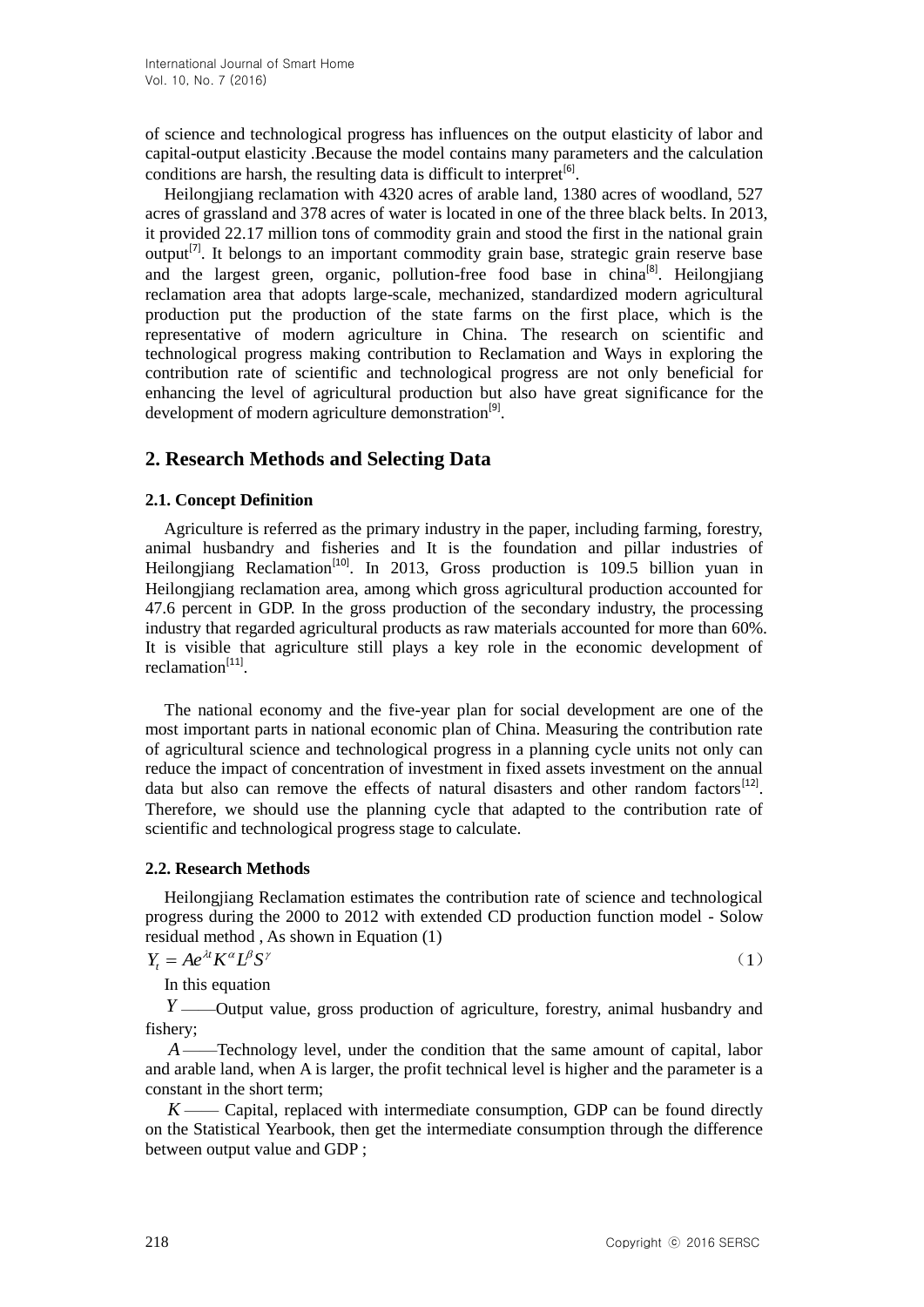*L* —— Employees;<br>*S* —— cultivated area;

 $\alpha$  —— the output elasticity of capital stock in Agriculture, forestry, animal husbandry and fishery ;

 $\beta$  —— the output elasticity number of employees in Agriculture, forestry, animal husbandry and fishery ;

 $\gamma$  —— the output elasticity of crop acreage

*t* —— years

Calculating two data like Y and K, which use constant prices in 2000.

Meanwhile, assumed the returns to scale is constant, then  $\alpha + \beta + \gamma = 1$ .

In order to reflect the actual situation of agricultural production more objectively, Equation (1) ends logarithmic formula, which can be transformed into a linear equation (2): (2):<br>  $\lambda_t = \ln Y_t - \ln A - \alpha \ln K_t - \beta \ln L_t - \gamma \ln S_t$  $\lim_{t \to \infty} \frac{X_t - \ln A - \alpha \ln K_t - \beta \ln L_t - \gamma \ln S_t}{(2)}$  (2)

$$
\lambda_{i} = \ln Y_{i} - \ln A - \alpha \ln K_{i} - \beta \ln L_{i} - \gamma \ln S_{i}
$$
\n(2)

As the non-continuity of real economic activity and statistics, differential can be replaced with difference, showing:<br> $\lambda = \frac{dY_t}{dx} - \alpha \frac{dK_t}{dx} - \beta \frac{dL_t}{dx} - \gamma \frac{dS_t}{dx}$ 

with difference, showing:  
\n
$$
\lambda_{t} = \frac{dY_{t}}{Y_{t}} - \alpha \frac{dK_{t}}{K_{t}} - \beta \frac{dL_{t}}{L_{t}} - \gamma \frac{dS_{t}}{S_{t}}
$$
\nAnother  $GY_{t} = \frac{dY_{t}}{Y_{t}}$ ,  $GK_{t} = \frac{dK_{t}}{K_{t}}$ ,  $GS_{t} = \frac{dS_{t}}{S_{t}}$ , as shown in equation (3):  
\n
$$
\lambda_{t} = GY_{t} - \alpha GK_{t} - \beta GL_{t} - \gamma GS_{t}
$$
\n(3)

equation(3) is Solow residual value, where:

*C*—— employees;<br>  $\frac{G}{G}$ —— included area,<br>  $\frac{G}{G}$ —— included area,<br>  $\frac{G}{G}$ —— included area,<br>  $\frac{G}{G}$ —— included area,<br>  $\frac{G}{G}$ —— included area,<br>  $\frac{G}{G}$ —— included area (see the copyre densities) where of e  $GY_t \text{ }\cdot \text{ } GL_t \text{ }\cdot \text{ } GS_t$  represents the growth rate of Y x K x L x S in year t. The function through regression calculation with equation(3) needs normalization process. Assumed fixed return to scale,  $\alpha + \beta + \gamma = 1$ , after determining these factors like  $\alpha \setminus \beta \setminus \gamma$ , then we can calculate the contribution rate of scientific and technological progress, as shown in equation (4):

$$
TP_{t} = \frac{\lambda_{t}}{GY_{t}} \tag{4}
$$

Using data come from "Statistical Yearbook of Heilongjiang Reclamation", in order to eliminate the impact of price factors, we should use the constant price in 2000 in calculating.

As follows (calculating the constant price):

At first, calculating the price index, as shown in equation(5):

Price index  $t =$  current prices  $t /$  comparable prices

*t* (5) Then, calculating the constant prices of the  $i$  year, which regarded 2000 as the base year , as shown in equation(6):

Constant prices  $i =$ 

current prices *i* ×price index *i* × price index *i* -1 × ... ×price index<sub>2001</sub> (6)

#### **2.3. Selecting Data**

Datas come from "2001-2015 Statistical Yearbook of Heilongjiang Reclamation", Agriculture, forestry, animal husbandry and fishery production value is regarded as gross product; the total capital is equal to total output minus gross product; practitioners and arable land are accessible directly; total output and gross product are calculated with comparable prices in 2000.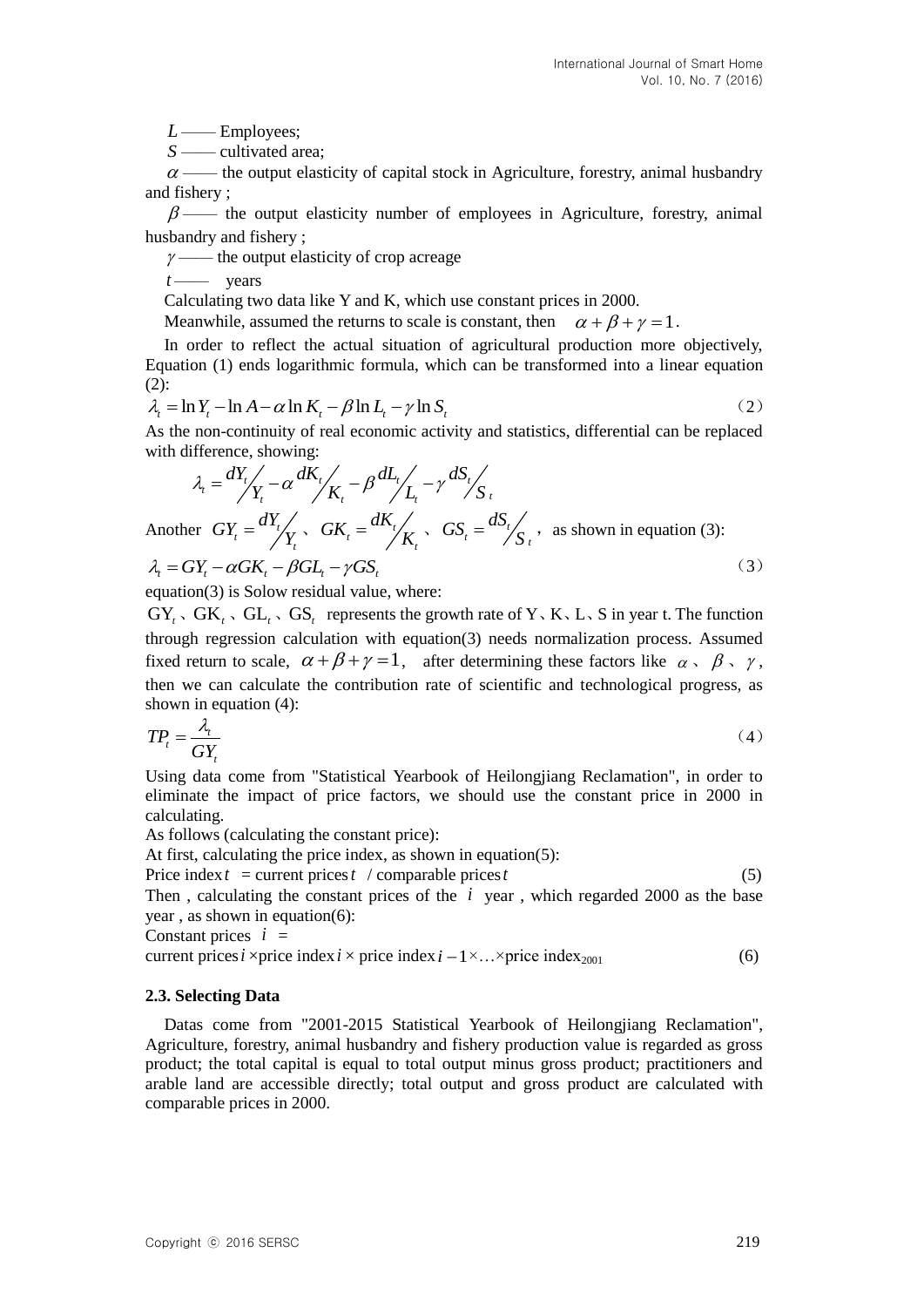| Year<br>t | Gross agricultural<br>production(million) $Y$ | Capital (million)<br>K | Labor force<br>(people)<br>L | Arable land<br>(hectare)<br>S |
|-----------|-----------------------------------------------|------------------------|------------------------------|-------------------------------|
| 2000      | 791863                                        | 653701.00              | 421900                       | 1980732                       |
| 2001      | 865574                                        | 710407.00              | 452056                       | 2011437                       |
| 2002      | 874150                                        | 687249.00              | 437878                       | 2012107                       |
| 2003      | 1011681                                       | 844078.00              | 439954                       | 1967419                       |
| 2004      | 1301394                                       | 1043140.00             | 465737                       | 2152183                       |
| 2005      | 1484469                                       | 1391343.00             | 465073                       | 2155968                       |
| 2006      | 1649741                                       | 1476815.82             | 497173                       | 2349243                       |
| 2007      | 2011111                                       | 2016244.88             | 594990                       | 2396780                       |
| 2008      | 2449720                                       | 2521591.74             | 611059                       | 2501994                       |
| 2009      | 2922173                                       | 3100050.54             | 603106                       | 2643866                       |
| 2010      | 3656133                                       | 4082502.41             | 602140                       | 2801189                       |
| 2011      | 4226398                                       | 4528777.96             | 599512                       | 2842779                       |
| 2012      | 4885930                                       | 5183537.32             | 598771                       | 2870592                       |
| 2013      | 5215024                                       | 5482177.19             | 485109                       | 2879922                       |

# **Table 1. Yearly Agricultural Productive Indexes of Heilongjiang Reclamation Area from 2000 to 2013**

## **3. Empirical Analysis**

### **3.1.The Contribution Rate of Agricultural Science and Technological Progress in Heilongjiang Reclamation Continues to Rise**

Based on the "Statistical Yearbook of Heilongjiang reclamation ", the contribution rate of scientific and technological progress is divided into the following three stages:"Fifth period"from 2001 to 2005; "Eleventh Five period" from 2006 to 2010; "Twelve Five period "from 2011 to 2015; Statistics in 2015 are not yet available, we use statistical data in calculating from 2009 to 2013.

We can use the extended CD production function model - Solow residual value method. Based on the datas in Table 1, we can get the results shown in Table 2.

|  | Table 2. By Calculating the Contribution Rate of Scientific and |
|--|-----------------------------------------------------------------|
|--|-----------------------------------------------------------------|

| Project                      | Gross<br>product | capital | Labor<br>force | cultivated<br>area | technological<br>progress |
|------------------------------|------------------|---------|----------------|--------------------|---------------------------|
| growth rate                  | 0.1306           | 0.0922  | 0.0059         | 0.0304             |                           |
| Coefficient of<br>elasticity |                  | 2.47%   | $-8.46%$       | 106.00%            |                           |
| Impact rate                  |                  | 0.23%   | $-0.05%$       | 3.22%              | 9.66%                     |
| Contribution share           |                  | 1.74%   | $-0.38%$       | 24.65%             | 73.99%                    |

According to data in table 2, the coefficient of elasticity  $\alpha \cdot \beta \cdot \gamma$  of  $K \cdot L \cdot S$  from 2001 to 2013 are 2.47%、-8.46% and 106.00%. Model and coefficients are qualified and goodness of fit is 98.91% and the model is reasonable.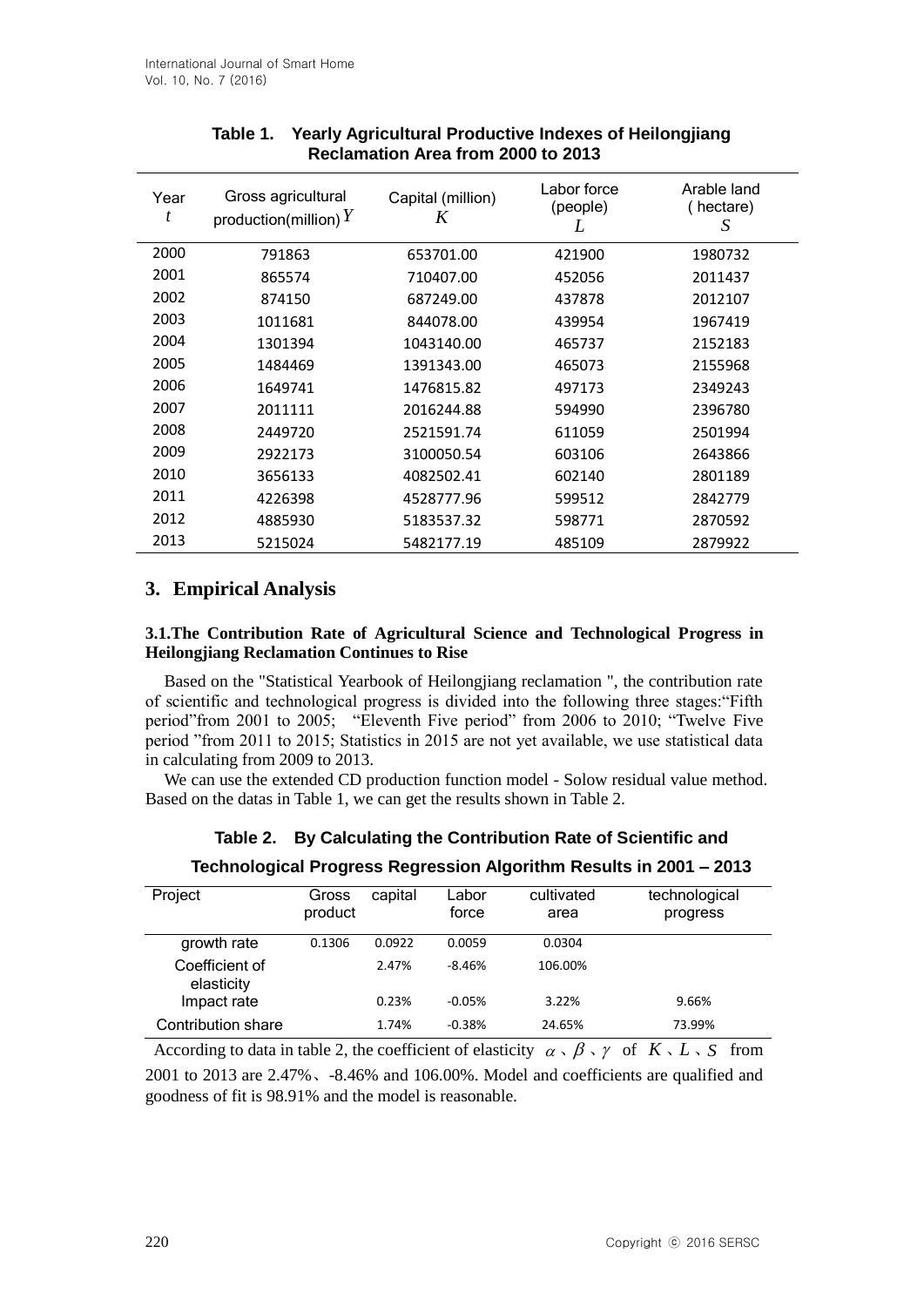| variable | Regression coefficients | Standard deviation       | T-test         |
|----------|-------------------------|--------------------------|----------------|
| C        | -35.51084805            | 11.66755485              | $-3.043555269$ |
| K        | 0.083251762             | 0.41352817               | 0.201320655    |
|          | $-0.285687897$          | 0.38360625               | -0.74474255    |
|          | 3.57763394              | 1.334657398              | 2.680563525    |
|          | $= 0.989098461699554$   | F-test= 90.7301735259729 |                |

**Table 3. The Regression Results from 2001 to 2012**

 We can calculate the contribution rate of agricultural science and technological progress in Heilongjiang reclamation during the time of "Fifth period""Eleventh Five period". Twelve Five period "based on  $\alpha \in \beta \setminus \gamma$  in table 2, the results are shown on table4, table5, table6.

### **Table 4. By Calculating the Contribution Rate of Scientific and Technological Progress Regression Algorithm Results in 2001 - 2005**

| Project                   | Gross<br>product | capital | Labor<br>force | cultivated area | Technological<br>progress |
|---------------------------|------------------|---------|----------------|-----------------|---------------------------|
| Growth rate               | 0.1288           | 0.0649  | 0.0071         | 0.0436          |                           |
| Coefficient of elasticity |                  | 2.47%   | $-8.46%$       | 106.00%         |                           |
| Impact rate               |                  | 0.16%   | $-0.06%$       | 4.62%           | 8.16%                     |
| Contribution share        |                  | 1.24%   | $-0.47%$       | 35.86%          | 63.37%                    |

**Table 5 . By Calculating the Contribution Rate of Scientific and Technological Progress Regression Algorithm Results in 2006 - 2010**

| Project                   | Gross<br>product | capital | Labor<br>force | cultivated area | Technological<br>progress |
|---------------------------|------------------|---------|----------------|-----------------|---------------------------|
| Growth rate               | 0.1474           | 0.1084  | 0.0491         | 0.0450          |                           |
| Coefficient of elasticity |                  | 2.47%   | $-8.46%$       | 106.00%         |                           |
| Impact rate               |                  | 0.27%   | $-0.42%$       | 4.77%           | 10.12%                    |
| Contribution share        |                  | 1.82%   | $-2.82%$       | 32.35%          | 68.66%                    |

### **Table 6. By Calculating the Contribution Rate of Scientific and Technological Progress Regression Algorithm Results in 2009- 2013**

| Project                   | Gross<br>product | capital | Labor<br>force | cultivated area | Technological<br>progress |
|---------------------------|------------------|---------|----------------|-----------------|---------------------------|
| Growth rate               | 0.1286           | 0.0913  | $-0.0530$      | 0.0216          |                           |
| Coefficient of elasticity |                  | 2.47%   | $-8.46%$       | 106.00%         |                           |
| Impact rate               |                  | 0.23%   | 0.45%          | 2.29%           | 9.90%                     |
| Contribution share        |                  | 1.75%   | 3.49%          | 17.81%          | 76.95%                    |

During the time of "Fifth period""Eleventh Five period""Twelve Five period "in Heilongjiang reclamation, the contribution rate of agricultural science and technological progress are 63.37% 、 68.66% and 76.95% respectively, which keep rising. The contribution rate level of scientific and technological progress has been completed and has surpassed the development goal that put forward in China's "long-term technology development Plan". In 2020, the contribution rate of scientific and technological progress will reach 60%.

Cold rice breeding, seedling, planting, and other supporting technology promotion are important factors in promoting rapid growth of the contribution rate of scientific and technological progress in Heilongjiang Reclamation . Paddy cultivation compared with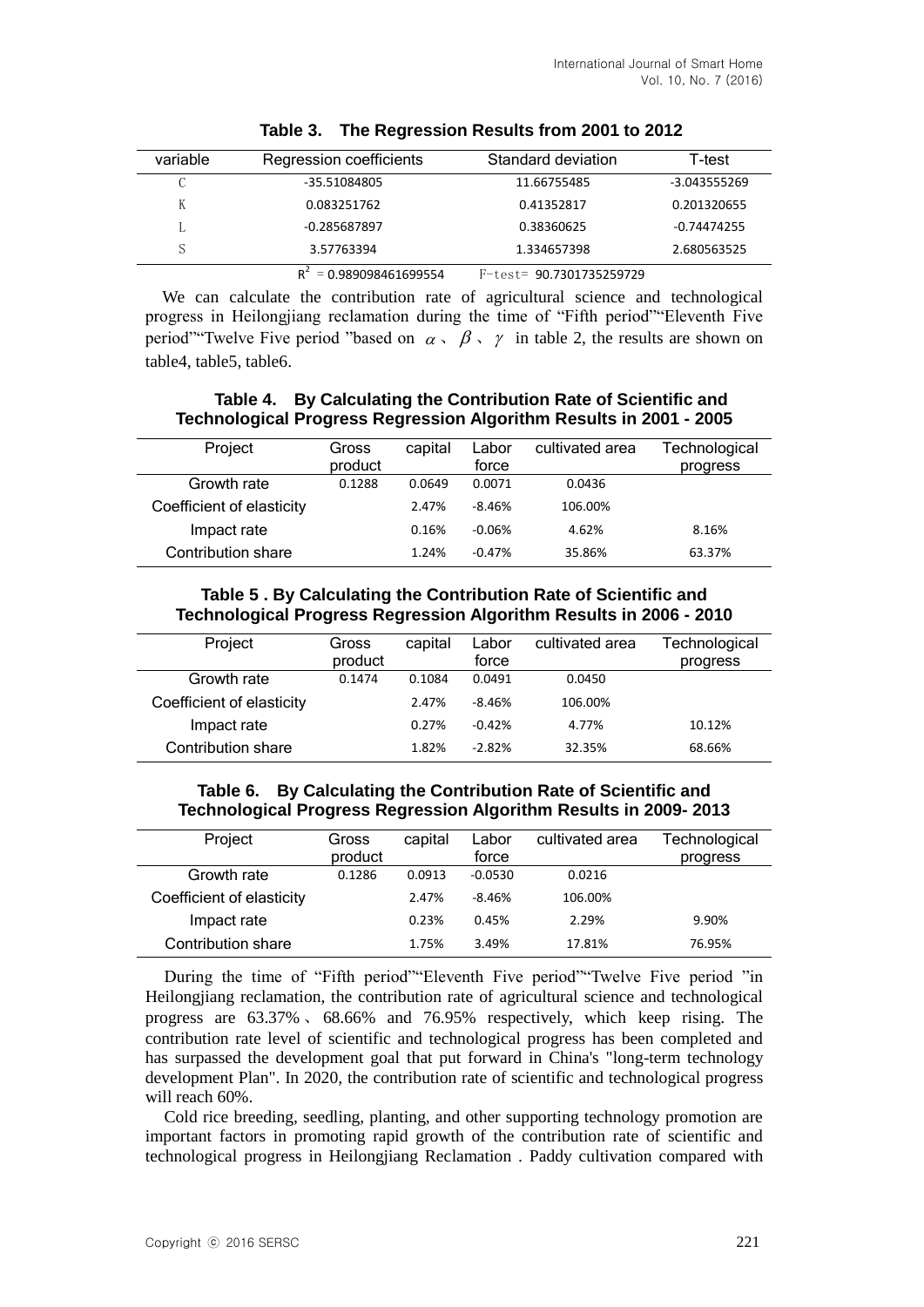dry cultivation requires higher skills and the income is also higher and the natural anti-risk capability is higher than dry cultivation. Lin yifu has used paddy field area in measuring the index of technological progress. From 2001 to 2013, the paddy field area in Heilongjiang reclamation increased from 682,200 ha to 1,568,100 ha, an increase of 2.3 times; The percentage of paddy area accounts for the cultivated area increased from 32.99% to 54.35%; In the new cultivated land, 92.26% are paddy area (table1). Over the last decade, rice yield gradually increased from 7782 tons / ha in 2001 to 8842 tons/ ha in 2013, an increase of 13.17%.



**Figure 1. Paddy Area and Dry Area from 2000 to 2013**

Agricultural Organization of the mode of operation that likes "State Farm + family farm" in Heilongjiang Reclamation is the system foundation of the rising contribution rate of scientific and technological progress . At first, cultivated land resources in reclamation that combined with beneficial crop in a broader space formed the economies of scale, which not only effectively reduces production costs but also can get favorable technical services. Secondly, State farms and family farms keep clear division of labor and cooperation, which develops the advantages of production and management fine for family farms and promotes the professional services in state farms in order to achieve a division of labor economy. At last, This model is conducive to promote the advanced machinery technology, breeding technology and planting techniques .

#### **3.2. The Growth Rate of Capital Slowed**

The contribution rate of agricultural science and technological progress of "Eleventh five period" increased by 5.29 percentage points than the "Fifth period" in Heilongjiang Reclamation . "Twelfth Five" increased by 8.29 percentage points than the "Eleventh Five" , whose growth rate is faster than the former. By comparing the growth rate of capital and GDP(table 2) , it is clear that the capital investment remained at a high growth level during the time of "Eleventh five period" from 2006 to 2010, which is higher than GDP growth rate; From 2011 to 2013, the growth rate of capital investment decreased and lower than the GDP in the same period. Capital growth slowed, which slowed the agricultural GDP growth, but the contribution rate of scientific and technological progress significantly increased. It is clear that agricultural production of reclamation is gradually transfroming the epitaxial growth of high input and output into the organic growth of steady input and high-yield. Promotion and application of technology and improvement of the managemental level gradually increase the growth of agricultural GDP . It is noticed that the growth rate of capital and the growth rate of agricultural production keep the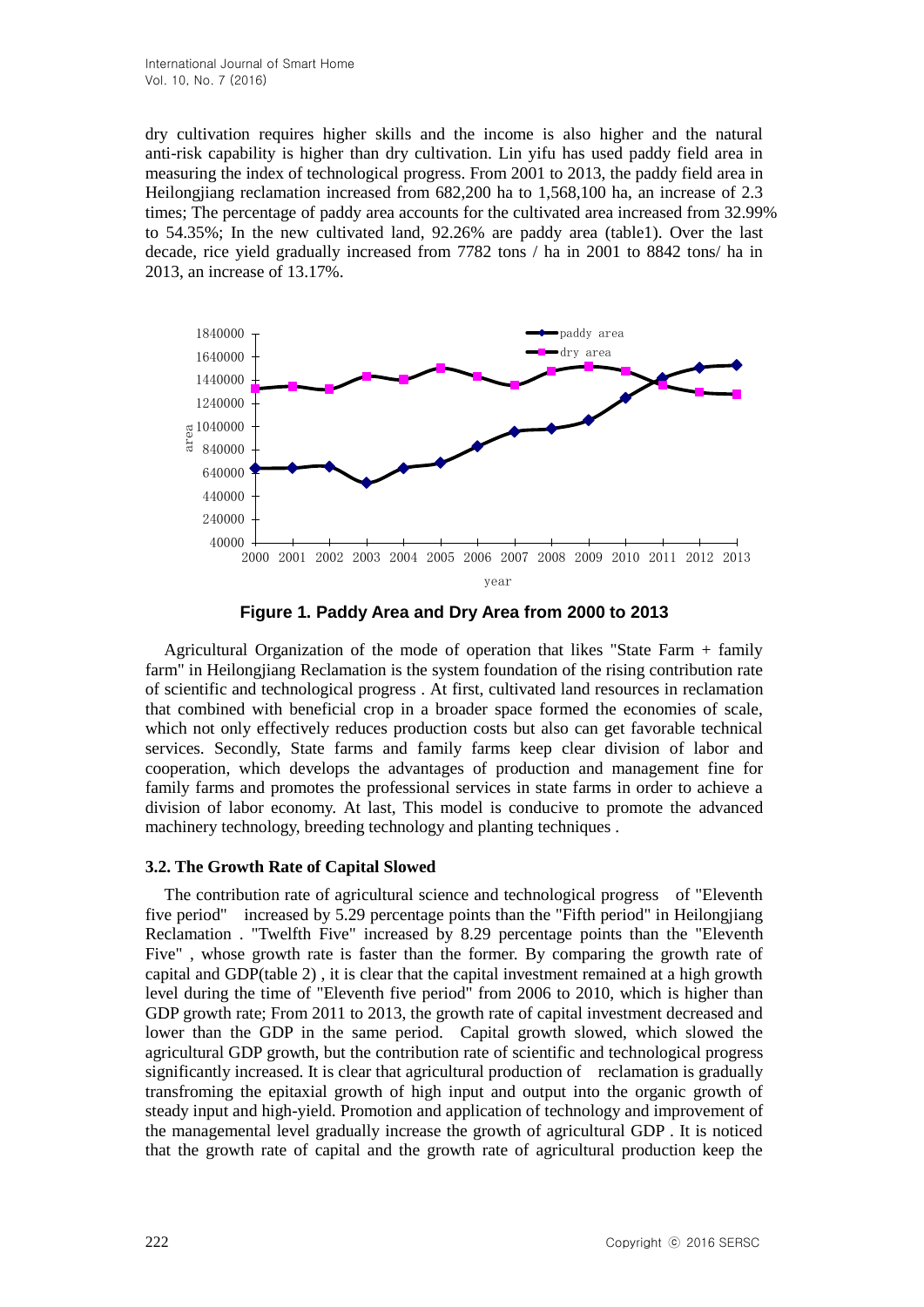same trend, we can conclude that the capital growth rate is one of the most important factors of agricultural GDP growth rates. At the same time, In the case of a slowdown of the growth rate of capital, improving capital efficiency will be the next choice.



### **Figure 2. 2001-2013 Comparison of Agricultural GDP Growth and Capital Growth**

Note: In the year 2000 as the base year, calculating the growth rate with the MoM

#### **3.3.Absolute Reduction in Labor Input**

Agricultural labor input in Heilongjiang Reclamation appear to be periodic varying . A small increase in labor input during the "Fifth period" from 2001 to 2005 kept the same trend with the same period of arable land. From 2006 to 2008, the labor input increased rapidly. The labor force in 2008 reached a net increase of 145,986 people than in 2005, increasing of 31.39%. The adjustment of structural planting of "Dry water improvement" made the labor input increase continuously under removing the effects of acreage growth of 16.05% in the same period . In the case of arable land increasing steadily, the labor input reduced 125950 people absolutely, which has reduced 20.61% (Table 1). This change indicates that agricultural production in reclamation adopted labor-saving technology corresponding with agricultural mechanization technology generally, which is an important factor in increasing the contribution rate of scientific and technological progress.

#### **3.4.The Growth of Arable Land is Limited**

The arable land in Heilongjiang Reclamation from 2006 to 2010 increased of 451,946 hectares, reaching the average annual growth of nearly 4%. On the one hand the growth of arable land can get benefits from national abolition of agricultural tax and agricultural subsidies , on the other hand it is due to the promotion of high-yield and high-quality varieties, such as transformation of low-lying land for planting cold rice in Sanjiang Plain. Arable land increased by only 1.31% (Table 1) from 2011 to 2013 and the growth rate of arable land decreased obviously, which indicates that the arable land has reached its limit. It is explained that quantitative expansion of arable land has a smaller impact on GDP and the scientific and technological progress that leads to the increasing output of per unit area has played more important role in GDP.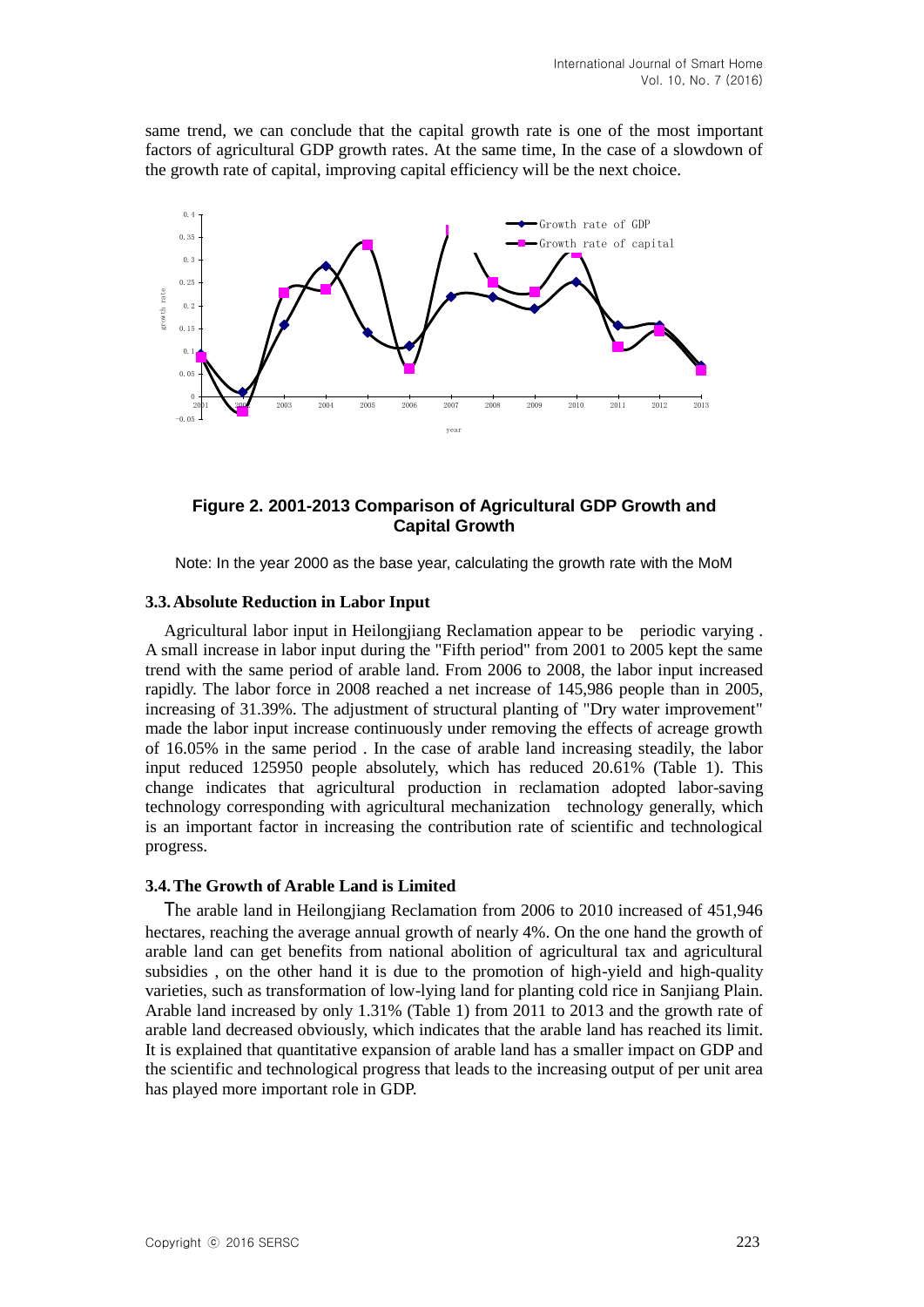### **4. Conclusion and Discussion**

By calculting and analyzing the contribution rate of agricultural science and technological progress, we can draw the following conclusions: (1) the contribution rate of scientific and technological progress in Heilongjiang Reclamation increased rapidly and technological progress made the agricultural GDP grow in a faster rate; The contribution of capital element to the growth of agricultural GDP weakened, but both still have a strong correlation; The quantitative growth of investment in the Labor force and land contribute to the growth of agricultural GDP less and less; (2) The improvement of contribution rate of scientific and technological progress in Heilongjiang Reclamation from 2001 to 2010 depends on mechanized, high-input, high-yield varieties of labor resource-saving technologies; Since 2011, gradually it has transformed into automatic matching variable fertilization technologies and environment-friendly technologies; (3) The modern managemental model of "state farm + family farm " in Heilongjiang Reclamation adapted to the application and promotion of advanced science and technology , which is an important factor in promoting the scientific and technological progress.

Further study will carry out as the following aspects. (1) We should make a deep research on specific technological contribution to the gross agricultural production; (2) We should make a deep research on specific supporting technological contribution to gross agricultural production; (3) We should research the contribution of managemental model and the qualities of labor force and other social scientific and technological progress.

### **References**

- [1] Wu pengpeng、He haijun. An Empirical Study of Chongqing Economic growth based on C-D production function [J].Statistics Market Forum ,2011,07.
- [2] Maolin Cheng、Minyin Xian. Application of a combination production function model[J]. Applied Mathematics and Computation, 2014, (236): 33-40.
- [3] Wang zhengbing、Ji weibin、Yangling. The contribution rate of science and technology research in the agricultural High-tech Industries Demonstration Zone [J].Agricultural Economics and Management,  $2014$ ,  $(01)$ .
- [4] Gao xincai、Li junheng.Dynamic Research on Economic Growth of Shanxi[J].Northwest University Journal,2011,03.
- [5] Jiang song、Wang zhao、Huang qinghua. Pace of technological progress and contribution in Grain Production - Based on the Provincial Panel Data from 1985 to 2010[J].Agricultural Technological Economy,2012,10.
- [6] Tan feng、Zhang lin. Measurement and Analysis of the contribution rate of scientific and technological progress in Heilongjiang Reclamation [M].China Agriculture Press, 2013, 05: 35.
- [7] Winford Henderson Masanjala B.Sc. Empirical analysis of economic grouth[D]. University of Malawi,2003,08.
- [8] Hao li、Han menghua、 Zhou lian. Calculation on the contribution rate agricultural technological Progress from 1990 to 2007 [J].Agricultural Technological Economy,2010,3.
- [9] Zhu xigang.The calculating results on the contribution rate agricultural technological Progress during the time of "eight five" [J].Economic Digest,1997,3.
- [10] Li qiang.The analysis of investment and return in agricultural technological research in China[J].China Science and Technology Forum,2012,05.
- [11] Chang jiayun、Wang yang.An empirical analysis of agricultural scientific research on the investment efficiency[J].Journal of Shanxi Finance University ,2010,04.
- [12] Xu jiaxian、Zheng yifang、Su shipeng.The expectations' analysis of the contribution rate of agricultural science and technological progress in "Eleventh Five-Year" in Fujian [J].Subtropical Resources and Environment Journal ,2008,12.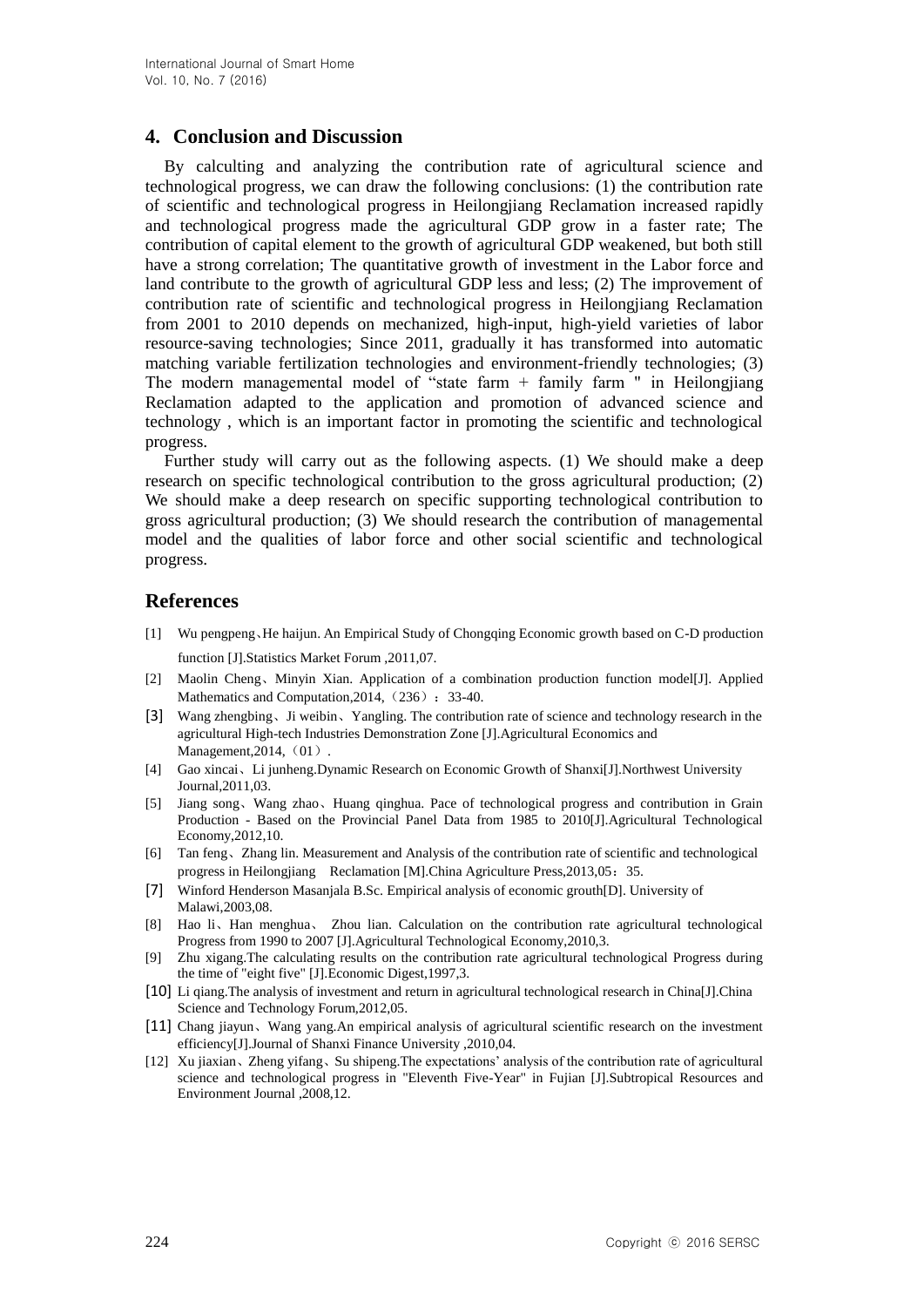### **Author**

**Zhang lin** (1972-), Female, Daqing people, Associate Professor of economics and management college in Heilongjiang Bayi Agricultural University, Postdoctoral in economics and management college of Southwest University . Research direction: Agricultural Systems Engineering, Agricultural Economics.